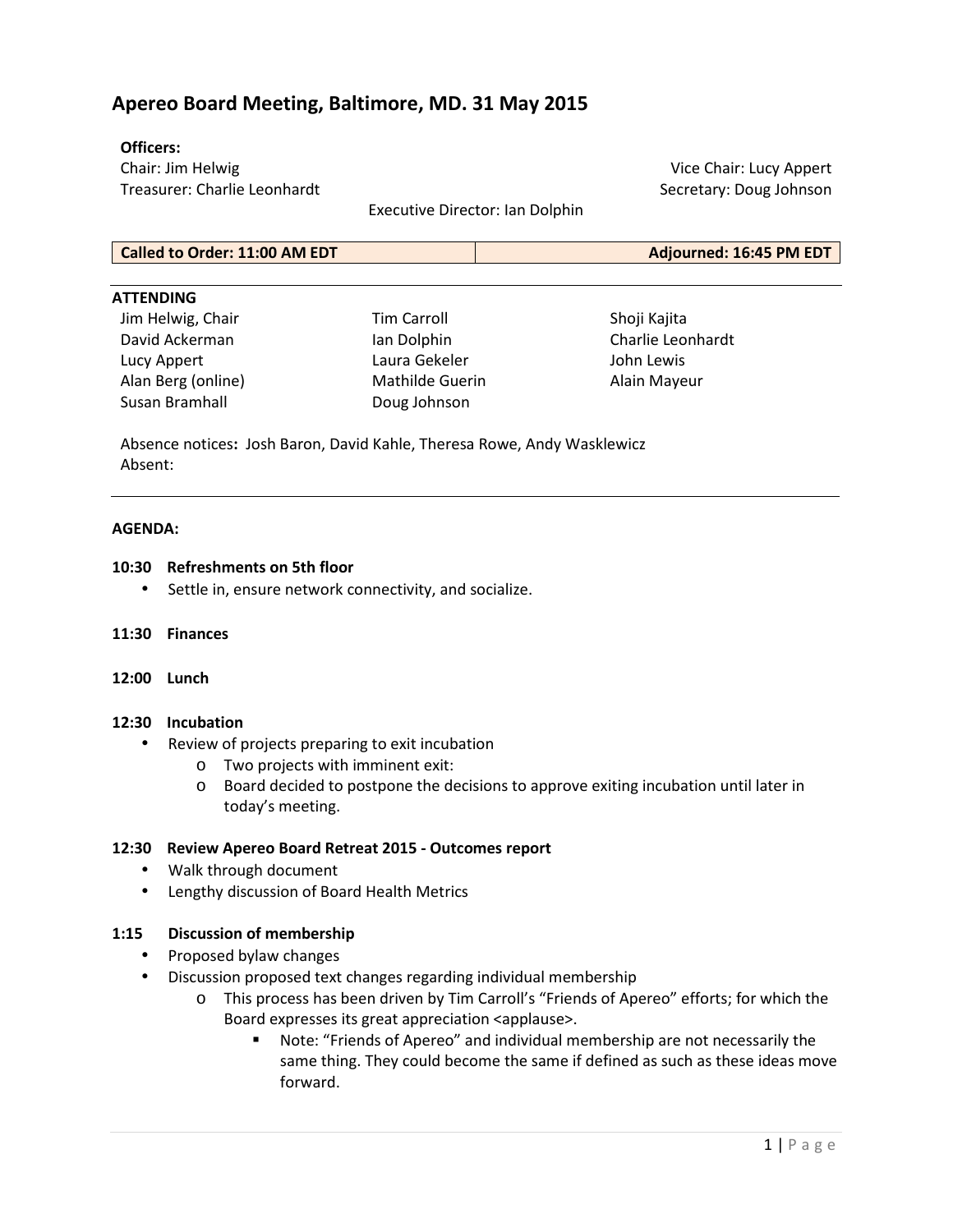- o There are lots of people "out there" who support open source but who have no "home" or identity in which to express that support.
- o Explore collaboration with other organizations (Google?) with expressed interest in and support for open source
- o Value proposition: What do members get (pin? certificate?) in addition to membership?
- Discuss how to engage membership (community?) in the conversation
- Announcement to and discussion by AGM this week.

## **1:30 Approval of Minutes: 03/24/15**

• Moved: John Lewis Seconded: David Ackerman

## o **Approved by consensus.**

• The Report of the Board Retreat will serve as the minutes for April 2015

# o **Approved by consensus.**

## **1:45 Key Health Measures**

- Prioritize initial key measures to be quantified
	- o Board decided to focus on
		- Cash Balance on Hand
		- **Revenue**
		- **Membership numbers** 
			- Including individual memberships
	- o Other metrics of interest to work on:
		- Level of activities in projects and community (GitHub, Listservs, etc.)
			- Requires identifying sources and developing data feeds and dashboard
		- **International Reach**
	- o Recruitment Campaign
		- Define messaging
		- Develop Board program for recruitment activities
			- Should Board members be expected to recruit new members? Consensus: this is not a bad idea.

## **2:30 Refreshments on 5th floor**

#### **2:45 Programs**

- Prioritize initial future programs (activity) to be worked on
	- o Promoting 100% openness
	- o Brokering ideas a 'kick starter' / home / community for ideas
	- o Embracing the 'vertical' community including teaching and learning practitioners, researchers, students, technologists, managers
	- o Developing an international community
	- o Leveraging extended networks
	- o Nurturing a creative 'maker' culture
	- o Providing a 'cradle to grave' home for OSS projects
- Identify individuals interested in leading or participating in programs
	- o Need marketing and communications materials
	- o How to follow up on the recommendations from Marist consultants? (On hold until after conference to determine profit/loss impact on budget)
- What efforts for recruitment are likely to have the biggest impact toward increasing membership?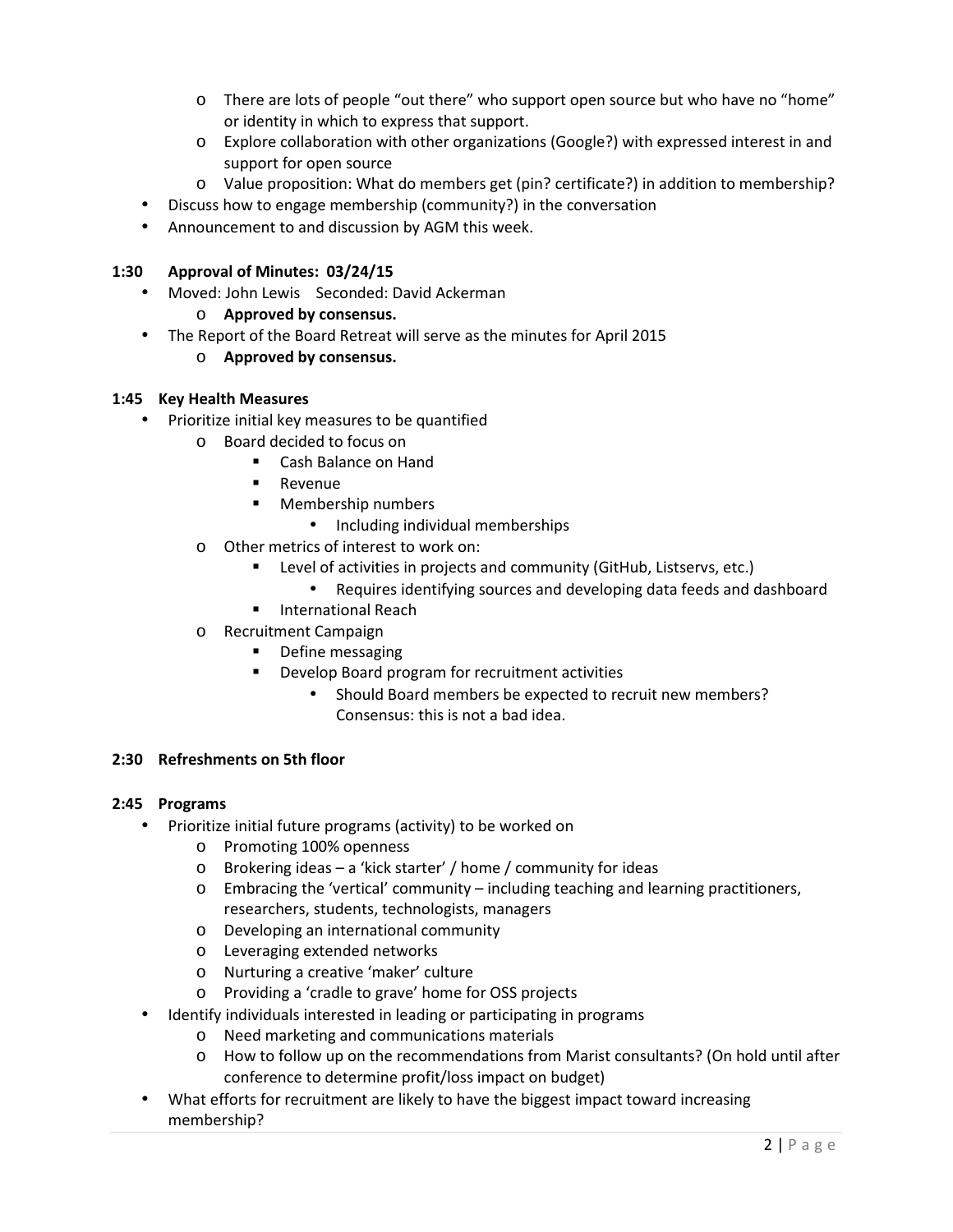- o Moving forward with marketing "100% Open" campaign
- o Reorganization of dues structure
	- Some issues with current structure (an artifact from the JASIG-Sakai merger) create concern about ability to recruit new members.
	- **Tangled back into membership discussion**
- **4: 00** A motion was requested to accept into incubation the three projects discussed earlier today: Learning Analytics Processor, OpenLRS, and Open Dashboard. Secondary motion to vote on these one by one. **Secondary motion approved by consensus:**
	- **Motion to accept Open Dashboard into incubation:** 
		- o Moved: Susan Bramhall Seconded: David Ackerrman
		- o **Approved by consensus**
	- **Motion to accept Open LRS into incubation:** 
		- o Moved: Tim Carroll Seconded: John Lewis
		- o **Approved by consensus**
	- **Motion to accept Learning Analytics Processor into incubation:** 
		- o Moved: Laura Gekeler Seconded: Lucy Appert
		- o **Approved by consensus**

## **4:10 Future Conferences**

- Apereo Conference attendance in the US has declined slowly but surely. How to reverse this trend?
	- o Interest in open source continues to be high as evidenced by growing portfolio of projects, growing #s off open sources projects, etc.
- Consider expanding focus away from Apereo to "100% Open" more broadly, "sponsored by Apereo."
- Maintain connection to the vertical community: programmers through users/instructors
- Extended discussion of possible venues

## **4:15 Review AGM agenda**

- State of Apereo update
- Priority Programs (output from the BOD meeting)
- BOD election
- Feedback on new individual membership

## **Call for Agenda Items for July Board Call**

•

## **Adjournment:**

- Moved: Lucy Appert Seconded: Consensus
	- o **Approved by Consensus.**
	- o Meeting adjourned at 4:51 PM (EDT)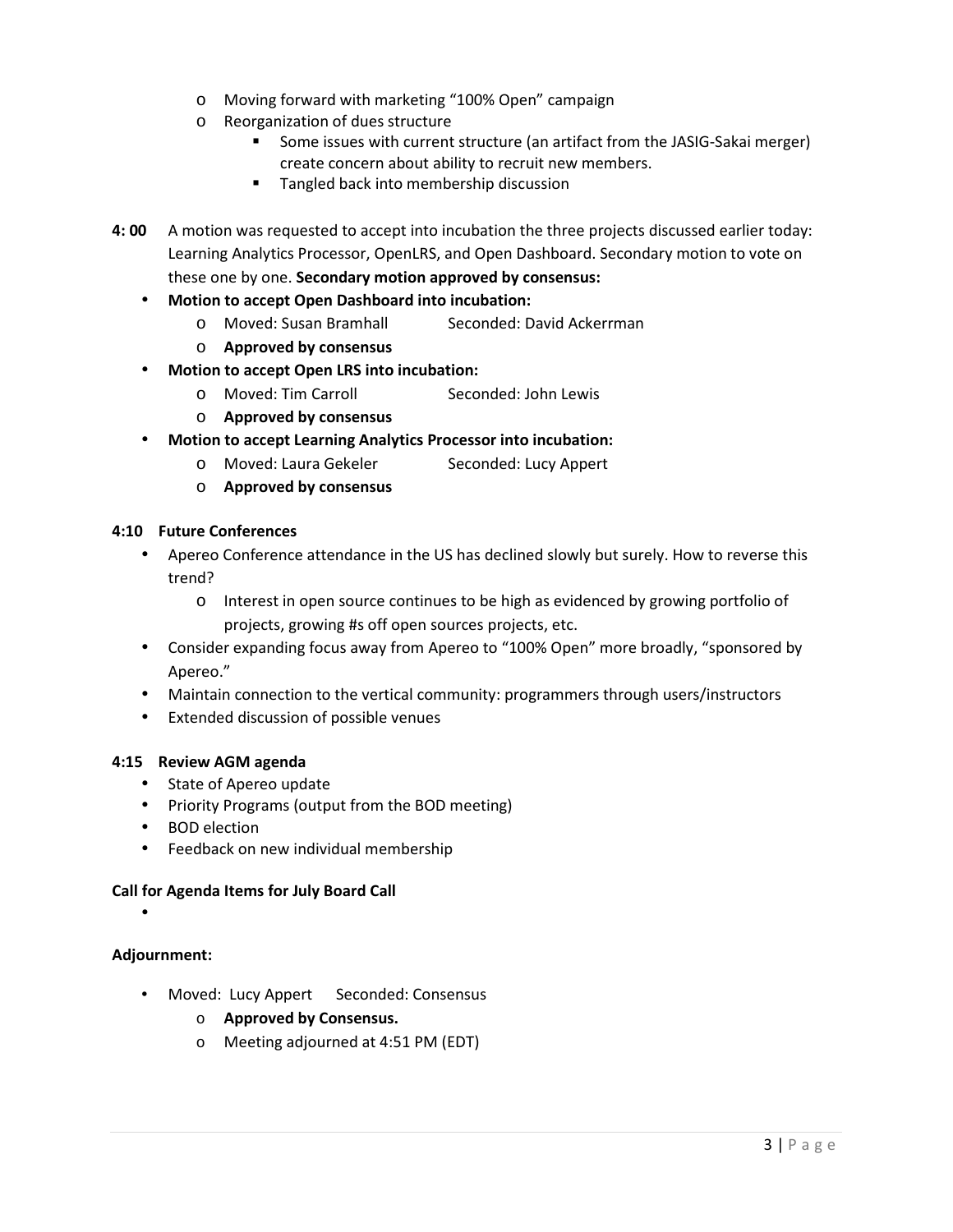# **Information Items**

#### **Pending Board Reports**

- Action Item: Subcommittee Membership Dues Structure (Ian, Doug, David, Charlie) o Almost met by phone conference in May
- Action Item: Subcommittee Leveraging HE Marketing programs & students (Josh Baron, Theresa Rowe, Andy Wasklewicz).
	- o Internships? Becoming part of the fabric of learning for HE institutions NB Josh may be prepared to speak to this item - we have movement.
- Action Item: Scorecard metrics for organizational health, leading to performance goals (Ian)

## **Participation Calendar:**

- Discussion around the potential for the unconference to be held in Montreal, alongside an Apereo Quebec event, are ongoing.
- Educause Annual Conference, 27-30 October. Indianapolis, Indiana.